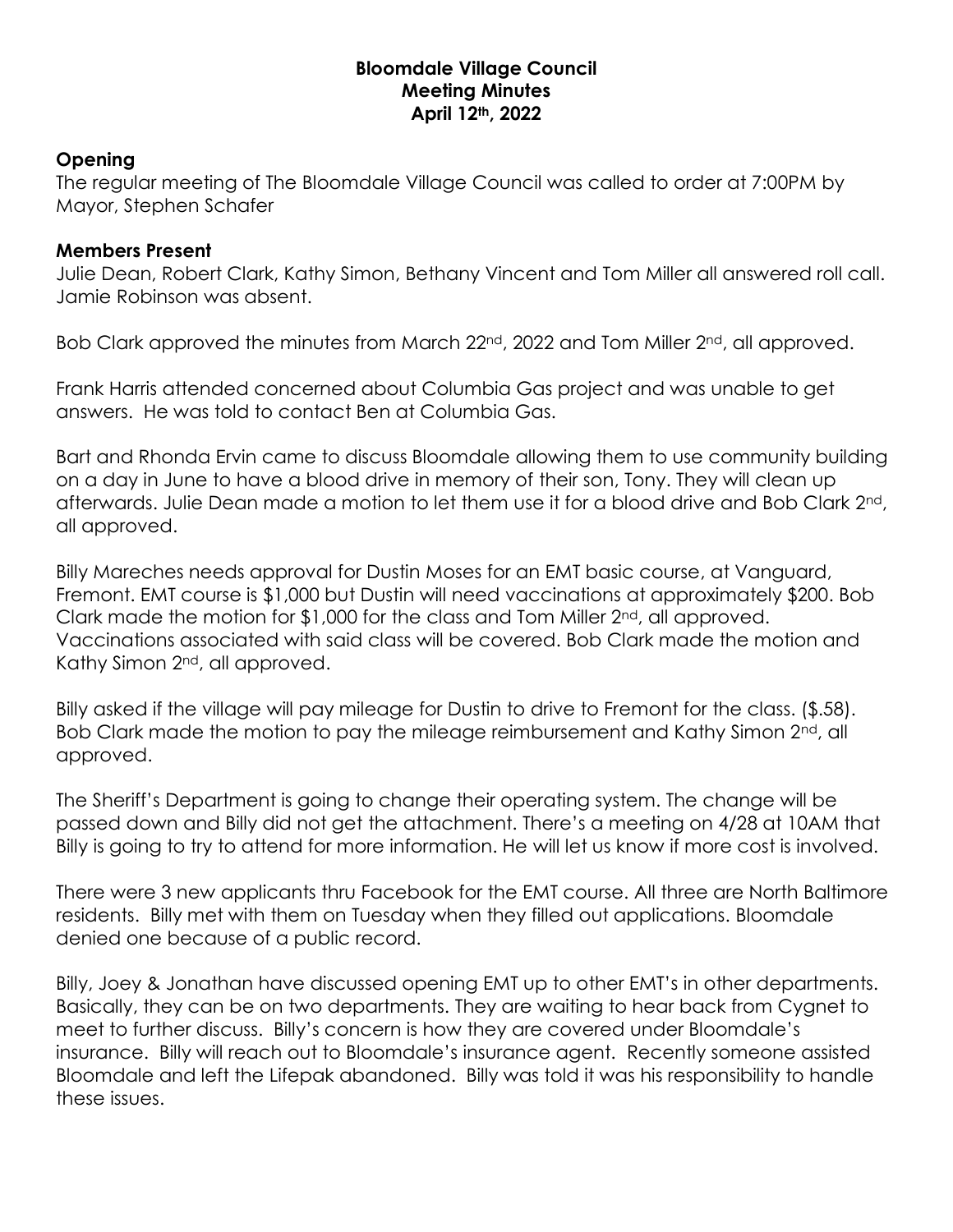Billy needs \$400 in medical supplies for the next three months. Bob Clark made the motion and Bethany Vincent 2nd, all approved.

Joey Mareches has a recruitment letter that will go out the end of April with electric bills.

Terry Hummel attended to discuss the ambulance and if we could respond to more runs if we used qualified members from neighboring departments. 1 EMR and 1 EMT need to be on a run as well as a driver. Billy is asking for an updated roster from Cygnet. Nothing was resolved regarding this tonight.

People who use the 3<sup>rd</sup> party, AllPaid Credit Card system to pay their electric bills, as of April 28, the service charge per transaction will increase to 2.95%.

Lands and Buildings Committee report. They would like one person to do everything with the Community Center rentals. One application was received from Jennifer Putman. After negotiations, \$15/per rental, no deep cleaning after rentals and if cleaning is needed, it will be deducted from renter's security deposit. Jen can use the storage closet for their cardio drumming equipment. And no free rental for the cardio drumming classes. Jen was interested in the community building rental position. Beth Vincent made a motion to hire Jen Putman, Julie Dean 2<sup>nd</sup>, all approved.

Jen would like to update some things at the Community Center. Jen should present to Council her wishes and the pricelist. Cleaning supplies will be purchased by Bob Stewart.

Mark Mareches will give Steve a quote for mowing. Once the fence gets taken down, we could take it to a recycling place.

Personnel Committee made a recommendation to hire Brady Ziegler for summer help, miscellaneous mowing and chores. Bethany Vincent made the motion and Kathy Simon 2nd, all approved. Julie Dean made a motion to pay him \$14/hour and Bethany Vincent 2<sup>nd</sup>, all approved.

We are putting something in the utility bill for a part-time person as needed. The part-time person could work without Bob Stewart (if he's off, etc.). The pay would be negotiable. The hours per week would be 10-40 hours per week. 60 to 90-day performance review needs to be included. Interested applicants should reply by May 13, 2022.

Regarding the Park Grant for 2022. Bloomdale will order three swivel grills. They will be placed at the shelter house at the council chamber park, 1 at the community building and 1 by the pond/walking path.

David Wirt at Bob Latta's office informed Julie Dean they have not heard a word about the post office but will follow up.

Bob Clark will be the council spokesperson with ADT. He will reply all to Ben Haynam's email.

Sam Wolf is coming to our next meeting. Sam was wondering if he should bring someone regarding the circuit rider program, Tom Miller said yes.